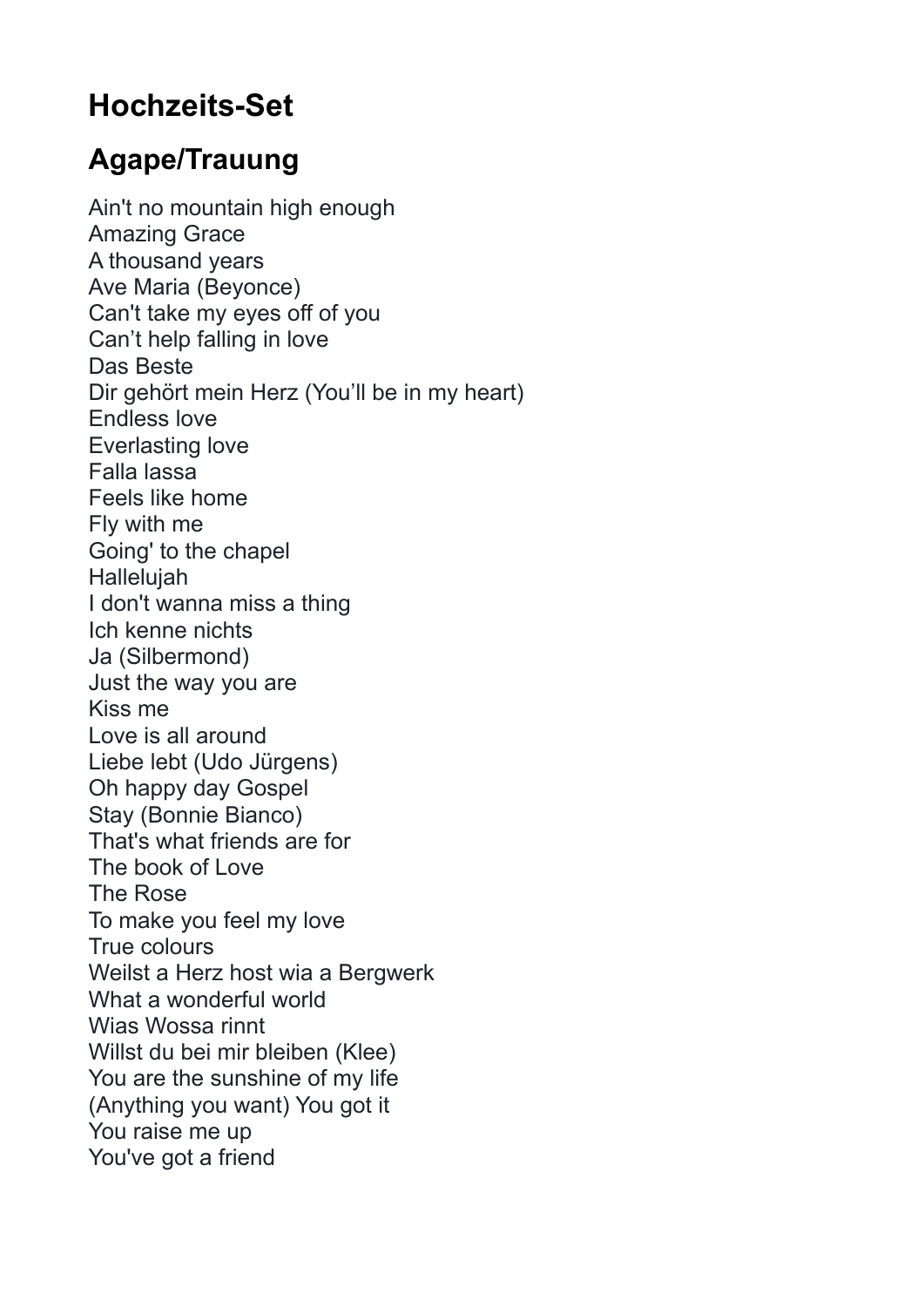## **Feier:**

Happy Sunny Perfect What's love got to do with it Kiss One Isn't she lovely Perfect Sir Duke Valerie I want you back If I ain't got you Son of a preacherman Love on top Oye como va Shape of you Just the two of us **Superstition** Uptown Funk I wish Crazy in love Purple Rain Don't stop believin Street Life All night long Let's twist again Crazy little thing called love Jailhouse Rock Rock around the clock Tutti Frutti Twist and Shout Johnny be good Rolling in the deep Hold the line Beat it Black or White Can't stop the feeling Don't stop me now Get Lucky Easy Lover